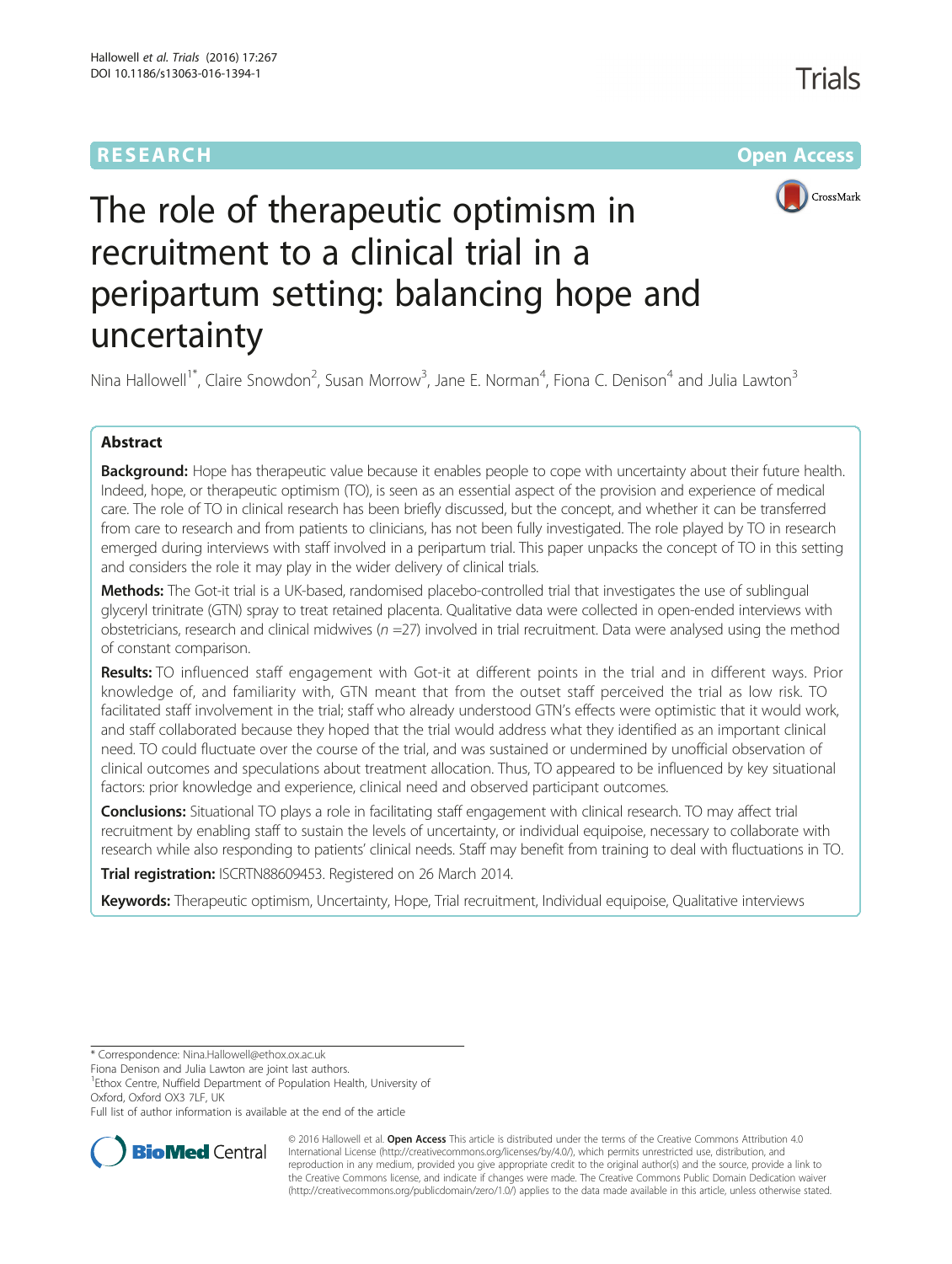#### <span id="page-1-0"></span>Background

This paper is based upon data generated in interviews with healthcare professionals as part of a qualitative evaluation of a UK peripartum randomised placebocontrolled trial (RCT), the Got-it trial, which looked at the use of glyceryl trinitrate (GTN) for the delivery of retained placenta (see Table 1). The Got-it trial contained an inbuilt pilot phase, and certain recruitment targets had to be reached for the trial to continue. The aim of the qualitative research was to evaluate staffs' and patients' experiences of the trial's recruitment procedures and consent pathway to see if these aspects of trial delivery could be improved prior to rollout of the main trial. This evaluation was included because the trial team were concerned that staff may find recruiting and consenting women challenging because the trial was taking place during the peripartum period, when women were in a vulnerable situation and required to make a decision about trial participation quickly. Thus, a significant proportion of the interviews with staff were spent exploring their broader views about, and understandings of, the

#### Table 1 The Got-it trial

"The Got-it trial is a randomised placebo controlled double blind pragmatic UK-wide RCT involving women who have a retained placenta (RP) recruited from delivery wards in UK maternity hospitals. RP is a major cause of postpartum haemorrhage and affects around 2 % of vaginal deliveries in the UK. It is diagnosed when the placenta is not delivered within 30 minutes following active management or 60 minutes after physiological followed by active management of the third stage of labour after delivery of the baby [[26](#page-12-0)]. Although some placentas can still be delivered vaginally after a RP is diagnosed, the chance of this happening is low and decreases the longer the placenta remains in situ. The definitive management of RP is, therefore, manual removal of the placenta which is a surgical procedure requiring trained personnel and an operating theatre. The aim of the Got-it trial is to determine whether use of glyceryl trinitrate (GTN) spray, as compared to a placebo, can facilitate delivery of the placenta without having to undertake manual or surgical delivery in theatre. GTN is a drug that was originally developed for the prevention and relief of angina attacks. Its side-effects include headache, dizziness, flushing/feeling hot, a drop in blood pressure or a rise in pulse. In the clinical context of RP, it could also affect blood loss due to its primary mode of action as a muscle relaxant. For the trial's inclusion and exclusion criteria see Lawton et al. [\[17](#page-12-0)].

The trial comprises an internal pilot followed by a substantive RCT. The pilot commenced in October 2014 and involved eight sites that entered the pilot in a staggered way. During the pilot, once a diagnosis of RP had been made, a delegated and trained member of the clinical or research team approached potential recruits. These women were given written information in the form of a one page summary leaflet accompanied by a detailed participant information sheet. Women were also given a verbal explanation of the trial that covered all the elements in the participant information sheet and consent form. Women who gave their consent were randomized to receive GTN or a placebo spray, which they self-administered under their tongue (two puffs). The placebo spray was designed to be identical in taste and appearance to GTN so neither participants nor staff could determine the outcome of randomization. Women who did not deliver their placentas within 15 minutes were taken to theatre for manual removal of the placenta under regional or general anaesthesia, with the method of anaesthetic being determined by the clinical team and being dependent on the urgency of need for placental delivery."

Excerpts from Lawton et al. [[17](#page-12-0)]

trial, including its role and purpose, in addition to its organisation and their experiences of recruitment and consenting individual women. These questions sought to determine what interviewees thought were the barriers and facilitators to recruitment and how these might be overcome or emphasised in the main trial, so that staff could be best supported to undertake recruitment. When answering these questions, staff reflected at length upon their hopes and uncertainties regarding the Got-it trial. While we had expected that staff would be primarily concerned with the organisational issues associated with trial recruitment and delivery, as the interviews progressed it became clear that a sense of optimism about the trial was critical to staffs' on-going commitment to, and involvement with, the trial and thus fundamental to ensuring recruitment to Got-it. The idea of therapeutic optimism (TO) in the context of clinical research has been briefly discussed in the literature, but the role it might play in the delivery of clinical trials is poorly defined, as is the concept itself. Using empirical data collected in interviews with staff, this paper will expand the concept of TO by looking at the role it plays for staff recruiting to the Got-it trial.

## The role of hope, therapeutic optimism and uncertainty in clinical research

The phenomenon of hope, expressed as therapeutic optimism, is an essential aspect of medical care.<sup>1</sup> Hope is described within the medical and bioethics literature as having therapeutic value because it enables people to cope with uncertainty about their future health [[1](#page-12-0), [2](#page-12-0)]. Hope or TO can be defined as a positive, futureoriented [\[1](#page-12-0)] emotional state, which manifests as a desire for a particular healthcare outcome [\[3](#page-12-0)]. Martin [\[3](#page-12-0)] contends that hope also involves cognitive elements, insofar as it plays a role in framing individuals' imaginative engagement with, and understanding and use of, information about desired outcomes. These features, he argues, may result in biased decision-making about medical treatment or research participation and thus render patients "vulnerable to exploitation" ([\[3](#page-12-0)], p. 52). For example, individuals' desire for a cure can bias their perceptions of research outcomes and influence their interpretation of information about research participation [\[2, 4](#page-12-0)].

Research participation is frequently described as motivated by a number of cognitive biases or "mis"understandings that help individuals to deal with the uncertainty that lies at the heart of clinical research [\[5](#page-12-0)]. In a trial context, in addition to therapeutic optimism (TO), namely, hoping that one will benefit from trial participation [\[3](#page-12-0), [6\]](#page-12-0), these include therapeutic misconception (TM), or conceiving of research as needs-driven rather than hypothesis-driven, which is associated with holding the belief that the care offered in the trial is driven by personal need not scientific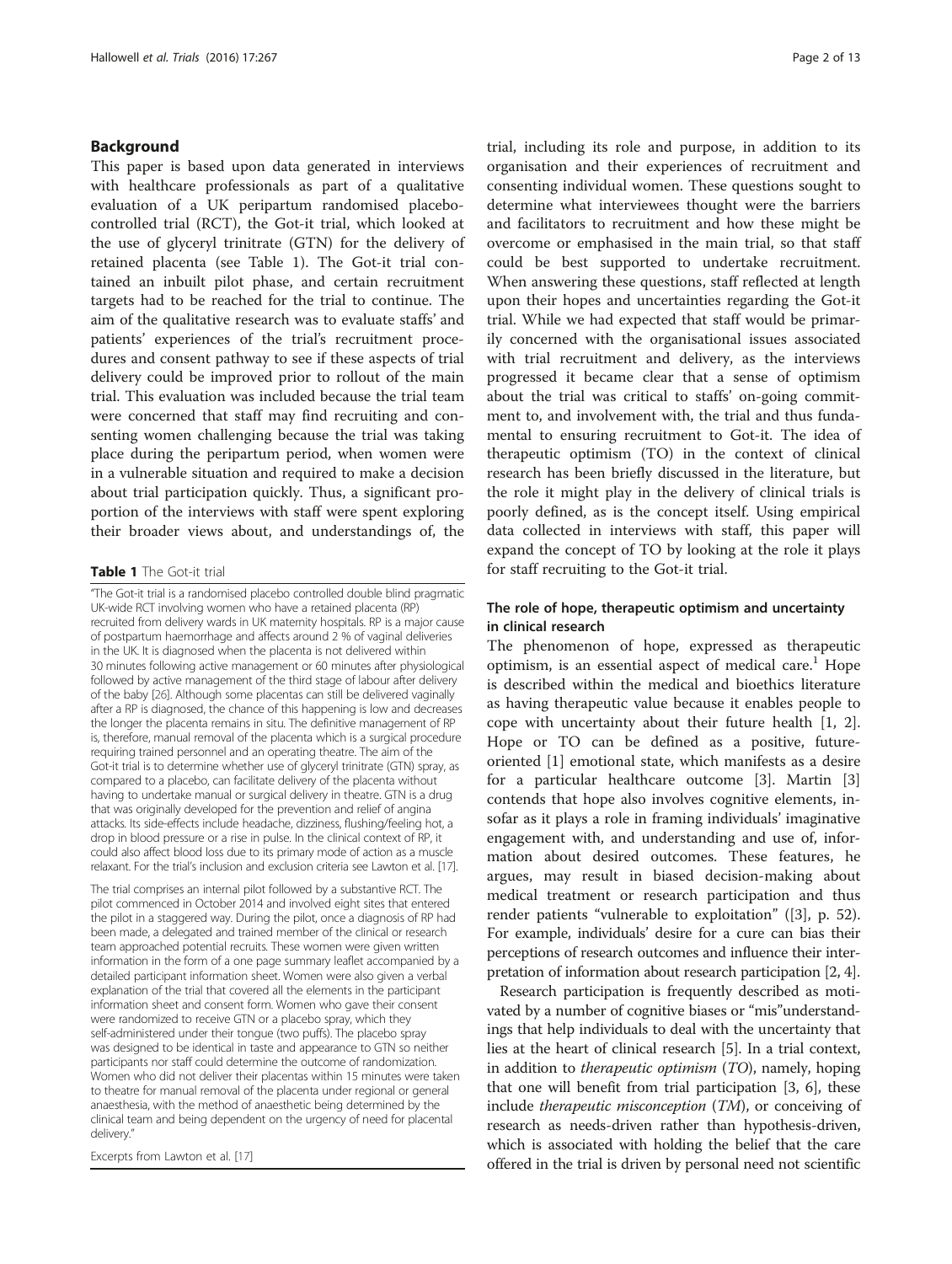curiosity [\[7](#page-12-0)–[10](#page-12-0)], and therapeutic misestimation (TME), or consistently (mis)estimating or (mis)calculating the risks and benefits of participation in one's favour [[4, 5](#page-12-0)]. It has been argued that all of these may have ethical consequences because they can influence participants' decisionmaking and, therefore, their ability to give fully informed consent [\[2](#page-12-0)–[4](#page-12-0), [6](#page-12-0), [8](#page-12-0), [11](#page-12-0)–[13\]](#page-12-0).

Although TO, TM, and TME have been observed frequently in research participants [\[2, 9](#page-12-0), [12, 13](#page-12-0)], the extent to which healthcare professionals subscribe to these biases is less well documented. Research suggests that clinical staff may be subject to TM [\[14](#page-12-0)], and TME and TO have been observed in staff involved in the delivery of phase 1 oncology trials [\[4\]](#page-12-0). Few researchers have looked at whether and in what ways TO influences staff outside of phase 1 trials, although a number of authors have suggested that researchers may capitalise on potential participants' TO in their efforts to increase trial recruitment [\[3](#page-12-0), [4](#page-12-0), [6](#page-12-0), [15](#page-12-0)].

#### Characterising therapeutic optimism in clinical research

The literature suggests that hope and uncertainty exist in a complex relationship within clinical research. Clinical trials take place because there is uncertainty about the efficacy and utility of an intervention, but while uncertainty (or clinical equipoise) is a necessary feature of ethical research [\[16](#page-12-0)], researchers and research participants may find this unsettling and attempt to counterbalance their feelings of uncertainty with hope, and this may have ethical repercussions [\[4](#page-12-0), [6](#page-12-0)].

The degree to which TO affects the ethicality of research has been discussed by Horng and Grady [\[5](#page-12-0)], who suggest that TO, or hope, is unavoidable when participating in clinical research. In contrast to TM or TME, they argue that TO — "personal optimism" or hoping for the best — is not ethically problematic, should be tolerated and even "actively preserved" ([[5\]](#page-12-0), p. 16), at least until it results in "misunderstanding" the risks and benefits of trial participation. However, Horng and Grady [\[5](#page-12-0)] are unclear about how misunderstanding can be distinguished from TO, and this, Jansen [\[6](#page-12-0)] argues, is because they do not specify the nature of TO, and also view it as a uni-dimensional phenomenon.

In her 2011 paper, Jansen [[6](#page-12-0)] argues that what the literature describes as TO is, in fact, two contrasting phenomena. The first, *dispositional optimism*, is an individual character trait or disposition, which manifests as a generalised positive outlook on the world — always hoping for the best. The second, *situational optimism*, is focussed upon "particular events or activities" — hoping for the best in this situation. Situational optimism can be seen as an emotional response or reaction to a particular aspect of the environment and, because it is influenced by external factors, may be realistic or

unrealistic. Dispositional optimism, on the other hand, is a way of interacting with the world, which, because it is internally generated, cannot be categorised as realistic or unrealistic. Jansen argues that these different types of optimism have differing ethical implications for clinical trials. For example, she suggests that research participants who are by nature optimistic, i.e. who exhibit dispositional optimism, are more likely to give valid informed consent than those whose optimism is influenced by external factors and who have unrealistic expectations about a particular outcome, i.e. display unrealistic situational optimism. The latter, she contends, are more vulnerable to external manipulation and prone to biased decisionmaking. Thus, for Jansen, dispositional optimism is seen as much less ethically problematic than situational optimism, which can be influenced by others and, in the case of unrealistic situational optimism, may invalidate informed consent by undermining individuals' autonomy.

One of the problems with Jansen's analysis of TO is that it does not specify how the different dimensions of TO are expressed, interact and potentially influence behaviour. But while her analysis may be less well defined than one might like, arguably in distinguishing different types of TO and examining their ethical significance, Jansen makes an important observation - namely, not all manifestations of TO are equal when it comes to their ethical implications. That said, following Jansen, it can be argued that if her conception of situational TO is to be used more widely, then we need to determine how situational TO becomes manifest and is sustained in practice.

To date, most of the discussion about TO in the context of clinical trials has dealt with research participants — focussing on how TO may bias their decision-making and invalidate their consent or how participants' TO can be manipulated by researchers during the recruitment process. However, as noted above, it is not only patients or their proxies who may be optimistic about research interventions. As both Miller [[4\]](#page-12-0) and Martin [\[3](#page-12-0)] argue, clinical researchers may be optimistic about the outcomes of a clinical trial; they may hope for beneficial outcomes for their patients and this may influence their approach to research. Using staff accounts of their involvement in a peripartum RCT, this paper looks at how TO may influence staff participation in research. The analysis presented here suggests that, in certain circumstances, hope, expressed as situational therapeutic optimism, facilitates staff engagement with research and, therefore, may influence trial recruitment.

#### Methods

#### Study aims

The aim of this qualitative study was to explore staff's and women's experiences of, and views about, the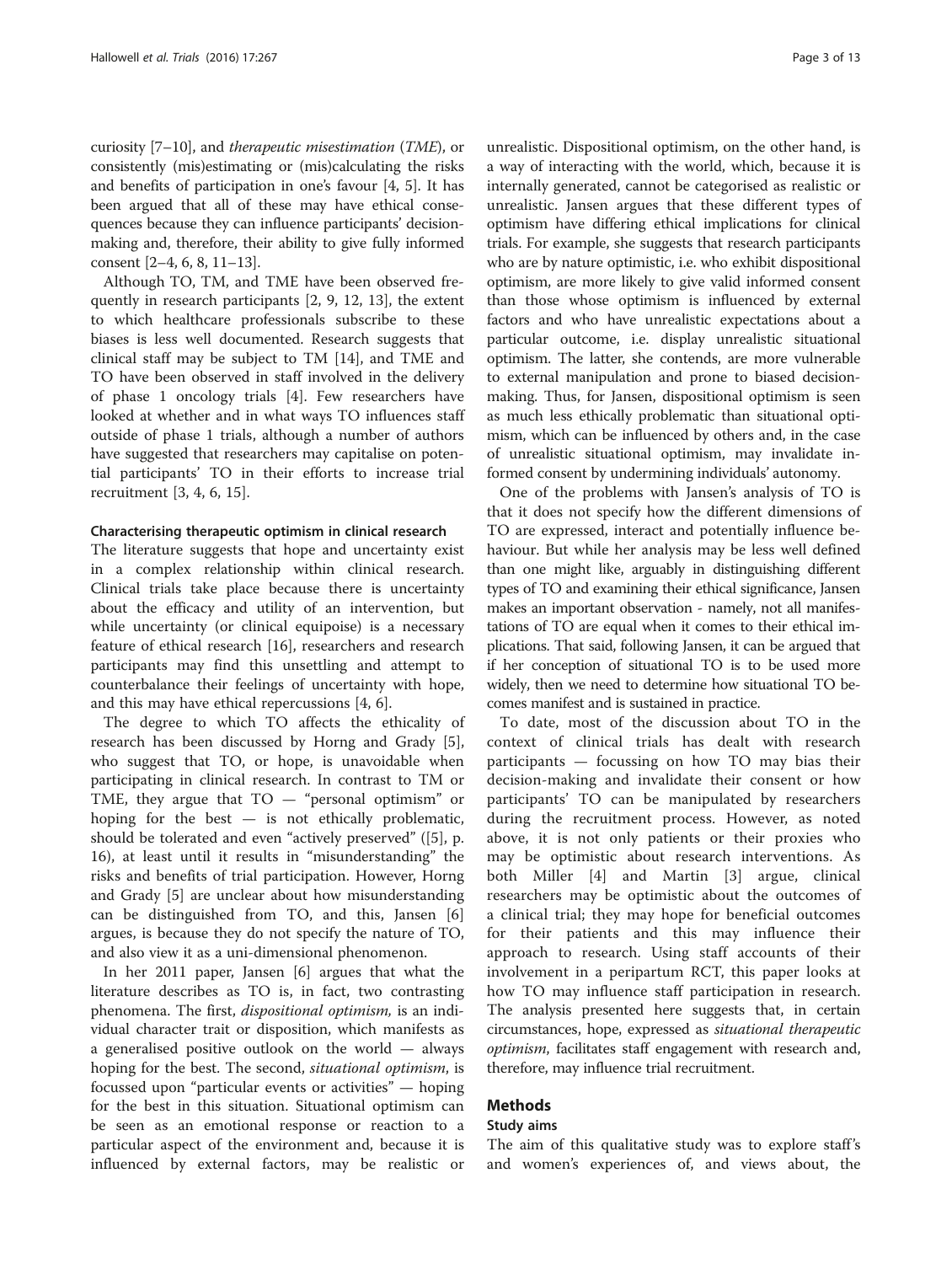information and consent pathway used in the pilot phase of the Got-it study (see Table [1\)](#page-1-0). Full details of the main trial can be found on the International Standard Randomised Controlled Trials Number (ISRCTN) website.<sup>2</sup> The analysis reported below focuses on staff members' views and experiences of recruiting to the trial; data collected in interviews with women have been reported elsewhere [\[17](#page-12-0)].

#### Study setting

Before describing our study, it is important to provide some context for the interpretation of our data. First, with regard to the trial itself, it must be noted that the study drug (sublingual glyceryl trinitrate spray, GTN) used in Got-it has a very short half-life (Table [1\)](#page-1-0). This means that the primary outcome, namely, the delivery of the placenta, will occur within 15 minutes of administration of the trial intervention, thus enabling recruiting staff to directly observe the outcome of drug administration in their patients. In other words, in contrast to many trials where the primary endpoint may be spatially and temporally removed from the recruitment site, the link between intervention and outcome in Got-it is fairly tight, and thus, while the trial is blinded to staff (and research participants), the outcome for individual women is "directly" observable by those involved in trial recruitment.

Second, we feel it is important to provide some details of the clinical context in which the Got-it trial takes place. Because continuity of care is emphasised in birthing centres and labour wards, midwives (and doctors) often develop close (and intimate) relationships with the women in their care. If a woman has to go to theatre for a manual removal of the placenta, many of the important jobs that midwives have to do in the immediate postpartum period (i.e. initiating mother-baby bonding, skin-to-skin contact with baby and breast-feeding initiation) will be delayed, and in some cases the much valued continuity of care will be interrupted. Moreover, it is generally acknowledged that, while a manual removal of the placenta normally takes place under regional anaesthesia with the woman awake, it is an unpleasant and invasive procedure, particularly if it follows a labour that has involved the minimum of intervention and pain relief. Thus, arguably, birthing centre and labour ward staff have a vested interest in the Got-it intervention working, because if GTN works, it means that midwives can maintain their relationship with women, deliver their postnatal care more efficiently and potentially move the woman on to the postnatal ward more quickly.

#### Ethical approval

REC approval was given by the Newcastle and North Tyneside 2 Research Ethics Committee (13/NE/0339). The study was also approved by the Medicines and Healthcare Products Regulatory Agency (MHRA), Eudract Number: 2013-003810-42. Written informed consent was obtained from participants for publication of their individual details and accompanying quotes in this manuscript. The consent forms are held by the authors and are available for review by the Editor-in-Chief.

## Recruitment

Staff members involved in recruitment to the pilot phase of the trial were sent invitation packs containing opt-in forms, information leaflets and consent forms. Staff were recruited from all of the eight pilot sites. Individual staff members were approached following their involvement in the recruitment of individual women, and we continued recruiting across the pilot sites until we had a sample that included staff with varying degrees of exposure to the trial. Recruitment continued until data saturation was achieved, that is, until no new themes were identified in new data. To safeguard confidentiality, all participants were allocated pseudonyms, and these are used below.

#### Data collection and analysis

With one exception, data were collected during telephone interviews (40–90 minutes duration) conducted between November 2014 and May 2015. The interview topic guide was based upon the research questions and the literature, and included questions about: experiences of trial delivery — particularly recruitment and taking consent — perceptions and understanding of the trial design and the intervention (GTN) and general views of participation in research and its impact on the healthcare professional-patient relationship. The study was informed by the principles of grounded theory [[18\]](#page-12-0) and involved simultaneous data collection and analysis. All interviews were audio-recorded and transcribed. A conceptual framework for indexing and analysing data was developed using the method of constant comparison [[19\]](#page-12-0); this enabled the identification of recurrent themes between and within interviews. Transcripts were read and coded by NH and JL, who discussed the emerging findings. NVivo9 (QSR International) software was used to facilitate data coding and retrieval.

## Results

#### Interview participants

Of the 37 staff members who replied, 27 (73 %) were interviewed, including clinical midwives, research midwives and obstetricians (consultants, registrars, specialist trainees) (Table [2](#page-4-0)). As Table [2](#page-4-0) indicates, the final sample had varying amounts of clinical and research experience.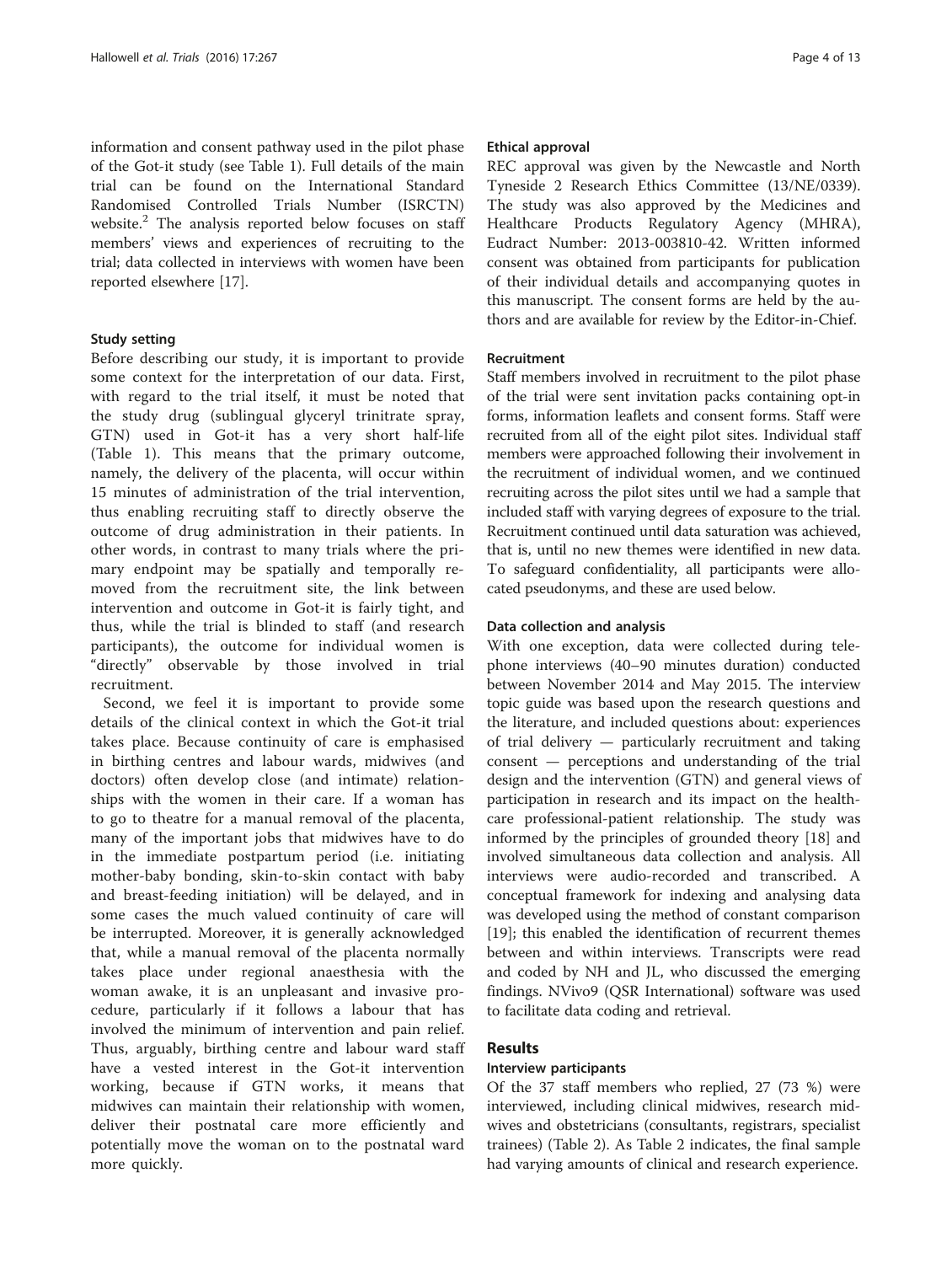#### <span id="page-4-0"></span>Table 2 Participant characteristics

|                                 | $N = 27$       | Percent |
|---------------------------------|----------------|---------|
| Obstetricians                   | 10             | 37      |
| Clinical midwives               | 6              | 22      |
| Research midwives               | 11             | 41      |
| Education                       |                |         |
| Professional qualifications     | 1              | 4       |
| Degree                          | 26             | 96      |
| Higher degree                   | 5              | 19      |
| Time in current post (years)    |                |         |
| 0-2 years                       | 9              | 41      |
| 2.5-5years                      | 13             | 48      |
| 5.5-10 years                    | $\mathfrak{D}$ | 7       |
| $>10$ years                     | 3              | 11      |
| No previous research experience |                |         |
| Research midwives               | $\Omega$       | 0       |
| Obstetricians                   | 4              | 15      |
| Midwives                        | $\mathcal{P}$  | 7       |

Staff were purposively sampled to reflect different trial experiences. Some sites had come on board at the start of the pilot and had been recruiting throughout the 7-month period, whereas others had only gone live during the last 2 months of the pilot phase. Length of time recruiting to the trial in the site plus the size of site meant that recruitment rates across the sites varied, and this was reflected in our sample, which included staff from sites where between 2–14 (mean 7.5) women had been recruited during the period when staff were interviewed. Some staff were interviewed relatively late in the pilot phase at their site, allowing them opportunity to reflect back on a range of trial experiences, whereas others were interviewed soon after the trial had gone live at their site and thus had less exposure to trial outcomes. Between 1–6 (mode 3) staff members were interviewed from each site.

When reflecting upon their experiences of trial recruitment, staff talked about their uncertainties and hopes for the trial. We will begin by describing the staffs' uncertainty about the trial and then show how this was counterbalanced by optimism concerning trial outcomes. Finally, we present data that describe how levels of TO were sustained during the trial.

#### Accounting for uncertainty: initial perceptions of trial design

Research midwife O: See the big thing really for us has been the hospital staff being on board…They've been really really good. They've been watching out for patients so even when we're not physically here they're

actually, you know, they're helping us with recruitment. … 'cause without them on board we'd not get anywhere with it.

Because involving clinical staff in research, particularly those who work in highly pressurised environments, is not always straightforward, as Research midwife O commented, our interviewees were keen to reflect upon why they and their colleagues had decided to become involved in the Got-it trial. Their accounts revealed the existence of various degrees of uncertainty at both personal and local levels, which many described as influencing their engagement with the trial. Dr D, who had positive experiences of using the study drug in the past, still saw uncertainty about the trial outcomes as providing a rationale for their involvement with the research.

Dr D: …it's plausible that it might work. I've seen GTN used in other emergency situations in uterine inversion. We couldn't get the uterus back in. We used GTN to relax the uterus. So I can see the physiology of why it'd work. I don't know if it will though (laughs). I suppose that's why we're doing the study.

Others, in contrast, expressed more scepticism about the use of GTN in this setting. As Dr E said: "if I'm honest, I don't think it will [work]. I'm really intrigued and I'd love it if it did…But if I was gonna be a betting person, [I] would say that I think it's not gonna show, it won't…".

There was evidence of scepticism and uncertainty coexisting at an individual or local (site) level without this having a deleterious effect upon trial delivery. Dr H, for example, reflected that even though the staff at their site were sceptical about trial outcomes, this did not necessarily put them off recruitment: "…the majority of the staff who are a little sceptical are still suitably opened minded that there's still an uncertainty, that they're willing to give it a go."

However, only a small number of staff described themselves (or were described) as sceptical about the study. The majority of our interviewees said that initially, at least, they remained uncertain about trial outcomes.

Dr A: I have given GTN to try and relax the cervix, whether it's that mechanism... I don't know for sure so I believe there is some effect with muscle and things so I can see that, you know, potentially it will, it could have an effect and therefore, I definitely think it's worth trying. But I don't think we know.

This latter group talked positively about Got-it. Some praised the trial's scientific rationale, like Dr J: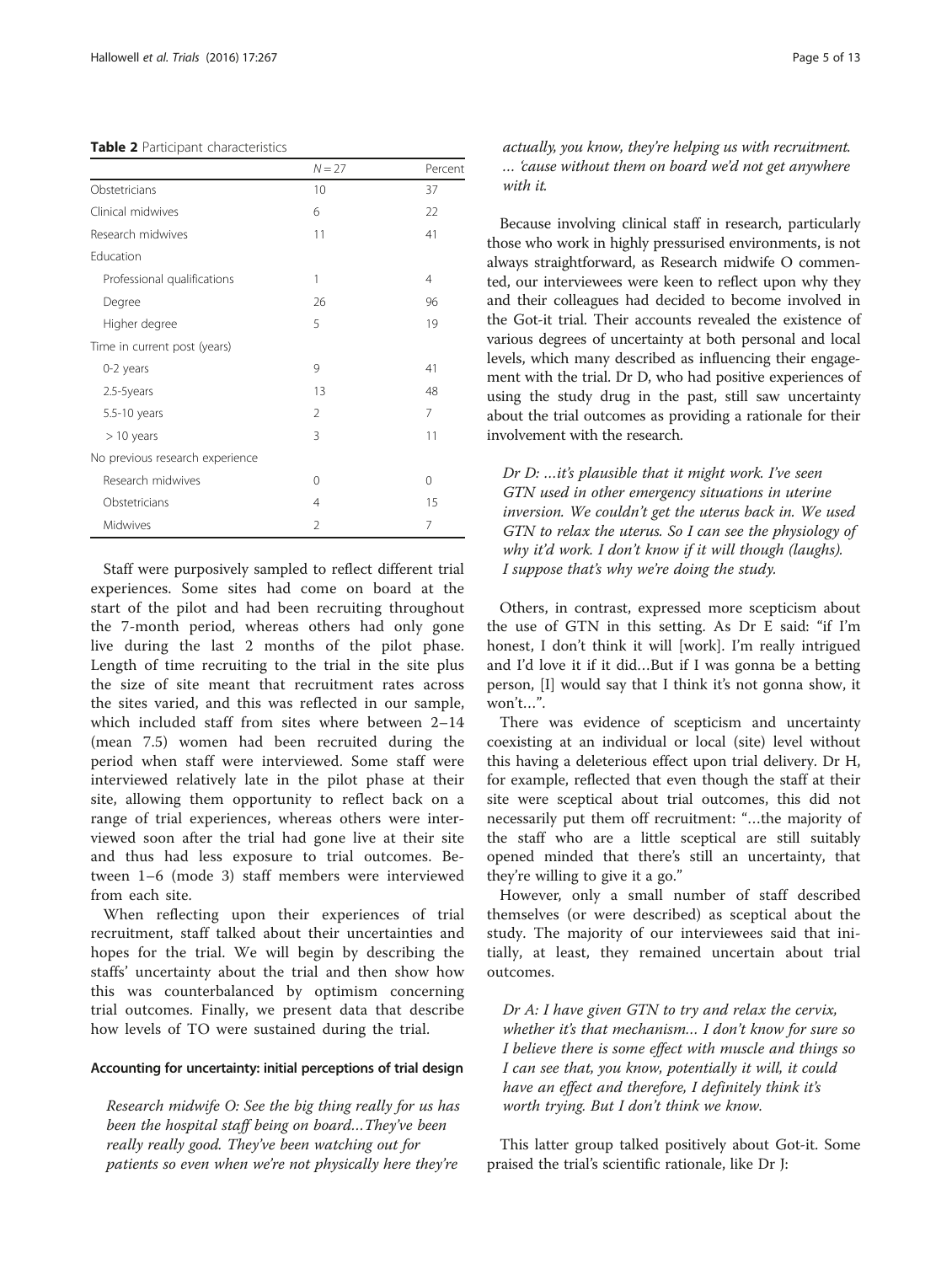Yeah, it's definitely a good, good idea, and the thinking about behind it is fairly reasonable as well, in terms of using GTN to relax the uterus to deliver the placenta. Yeah, so I think it's a really good trial.

Others in this group extolled the need for, and thus the potential benefits of, the intervention.

Clinical midwife C: But to be honest, I think the only incentive that I, or any midwife, would need is the possibility that it might work. And that you might be avoiding a trip to theatre  $-$  no one wants a trip to theatre, no one: the midwife doesn't want a trip to theatre, the doctor doesn't and the woman certainly doesn't. So we're all working towards the same ultimate goal, to get the placenta out without going to theatre. So for me, that's all the incentive I need, I would do anything to get that placenta out without going to theatre.

Many interviewees dealt with their uncertainty regarding the use of GTN in this clinical setting by adopting a hopeful attitude towards the trial. The interviews revealed that staffs' TO about Got-it was fuelled by a number of situational factors. The first, as the next section demonstrates, was staffs' familiarity with the study drug: GTN.

## Familiarity breeds therapeutic optimism: perceptions of the study drug

Many staff members commented that their prior knowledge about the way GTN works in the body made them feel more confident about becoming involved with this trial, because they felt that they understood the rationale underlying the study hypothesis.

Dr E: I think it helps staff, or it brings up more questions I guess, 'cause staff are thinking they know what the drug is. So they're instantly thinking, well GTN does that. Ooh we're doing the opposite to what we normally do with oxytocin we make everything contract, we're getting everything to relax… It just makes it more accessible I guess, in the sense that people recognise the drug, so instantly can start to hypothesise what the rationale is for the trial, without reading anything.

The fact that most staff had used GTN before and were aware of its effects and side effects gave them a feeling of security when recruiting participants and administering the intervention. As Dr F said: "The image I have of it is that it's not particularly dangerous …I don't see it as being a dangerous drug." Indeed, most clinical staff said they regarded GTN as a safe intervention, even in this novel setting, a view that was influenced by

using the drug in more familiar but notably different clinical contexts, such as for the treatment of angina.

Staff also described their previous experiences of using GTN as making them feel "more comfortable" using it in the trial (Dr C) and more confident about explaining drug-associated risks and benefits to potential participants.

Dr H: It's a lot easier actually to talk about a drug that you've got quite a lot of knowledge and experience and has been around for a long time than something new that all you've got is theoretical knowledge that you've been told.

Familiarity with GTN, therefore, allowed staff to offset many of their uncertainties about the trial intervention. While they did not know what the outcome of the trial would be, the fact that they had used GTN before to beneficial effect influenced their views of the trial and their role in trial delivery. Previous experiences of using GTN were described as enabling staff to confidently weight the risks and benefits of study participation and allowing them to reach the conclusion that Got-it was a safe trial, with less uncertainty and fewer unknowns than trials which involve novel and untested treatments. Prior knowledge can thus be seen as promoting staff buy-in from the outset; because staff were familiar with GTN and perceived it as a relatively risk-free intervention, they were optimistic about the Got-it trial and happy to become involved in recruitment. However, familiarity with GTN was not the only situational factor that was reported as influencing optimism about Got-it. As the next section demonstrates, TO was also motivated by the fact that the trial potentially addresses what all staff identified as a pressing clinical need.

## Constructing therapeutic optimism: perceptions of clinical need

All interviewees talked about the impact GTN could have on peripartum care if the trial were to be successful, and these potential benefits clearly drove optimistic views of the trial.

Research midwife M: I think the benefits of it [GTN], if it did work, would save such a lot of time, inconvenience, pain for the woman, distress and separation. And there are so many benefits I think the midwives are keen to do it. The way they say, 'if it does that, and prevents all that, how good this will be'. And especially for the future, if it does work, being able to use in birth centres and community settings. Yeah the benefits of it will be really good if it did just have an effect.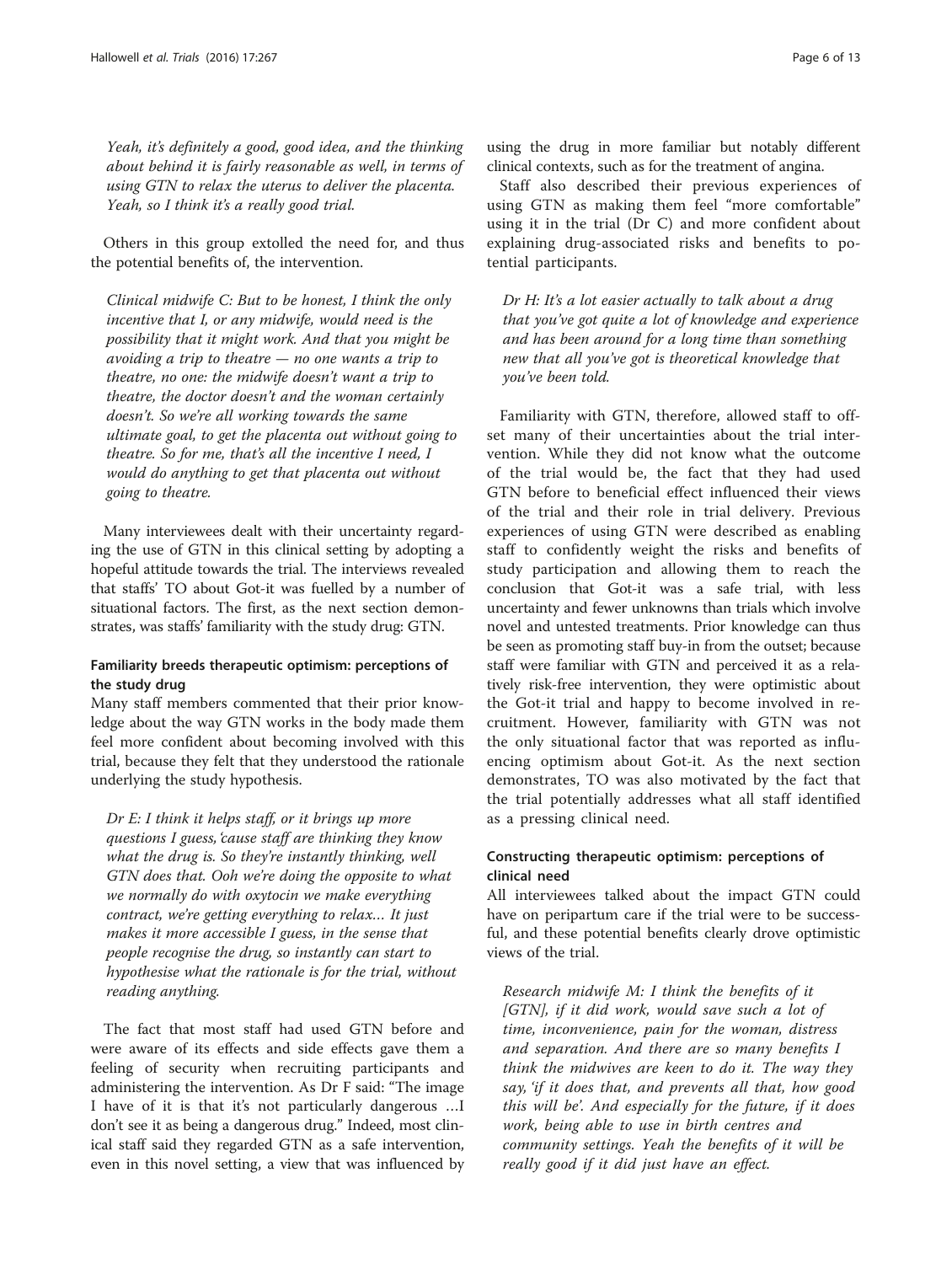The fact that trial participation may prevent a woman from having to go to theatre to undergo what some described as a brutal and "degrading" (Clinical midwife N) procedure and be parted from their baby was described as the ultimate incentive for recruitment.

Research midwife G: I think if it [GTN] can prove to work, then fantastic. It's definitely worthwhile trying it and seeing, you know, where it comes from. Cause I think anything that can stop the women to have  $-a$ manual removal's just awful. And I think when you've seen a few, it's so barbaric you feel like you're on a farm. Poor woman, watching them go through that. So I think anything that can be shown to stop that having to happen, then fantastic.

Others noted that if GTN is shown to work in this context, then it would not only benefit women and their family, but also obstetrics more widely, because it would decrease staff workload and result in better targeting of clinical resources.

Dr I: From the doctor's point of view, you know, it's obviously better for the woman as well, less risk and less medicalisation the day after. But it's also less work. You can concentrate, focus on women who are in labour, or who may be sick or you know, other women.

Got-it was seen as an easy trial to deliver, not only because the intervention is relatively straightforward to administer [[17\]](#page-12-0), but also because the staff identified a pressing clinical need for a drug that would enable women to deliver their placenta safely and simply. Clinical midwife N expressed her hope that the trial would demonstrate the efficacy of the intervention.

Clinical midwife N: I hope it does… if it works it will be amazing because it will reduce these women going to theatre for such an invasive procedure …if it works it will be amazing because it will keep families together.

Thus, TO was motivated by staff perceptions of clinical need, which in turn provoked a commitment to recruit women to the trial.

Research midwife H: I think, with this trial in particular, because it is to do with retained placentas. And the midwife, you know, often does feel bad when they have to go to theatre. And you do question, could I have done anything different that would have changed the outcome. So by having some other option, rather than theatre, I think lots of midwives feel, you know, we really want to try this.

However, as the next section demonstrates, TO did not remain constant throughout this trial. Indeed, there was evidence that for some staff members, and in some sites, TO was constantly shifting, and these fluctuations were described as potentially impacting on recruitment rates as the staff concerned engaged with or disengaged from the trial.

## Maintaining therapeutic optimism and sustaining trial recruitment

Therapeutic optimism is all about outcomes, not only hoped-for or desired outcomes, but actual eventualities. The staff interpreted outcomes for women in the trial the delivery of a placenta in the delivery room following administration of the study drug or the manual removal of a placenta in theatre — as either the realisation or eradication of their hopes, respectively. There was evidence that staff were informally monitoring trial outcomes and that this influenced levels of TO. For example, Dr I reflected that it was a combination of their prior knowledge of GTN and witnessing GTN actually "working" in the trial that had increased their optimism about Got-it and led them to conclude that "it will show something."

#### I: Is it working so far?

Dr I: Yes I think so. And the staff think so. Because they think they can smell the drug. But obviously that's just in their head. The Band 6 midwives have said as soon as the puffs are given it seems to come out. I think one midwife's been involved in two cases, well we've only  $-$  done six or seven, so you know. But I think it will show something…And I think from what I've seen it seems to work. …I think, the way the drug works, it should — I'm hoping it'll work. And I think it will. That's just because of the drug characteristics and a little bit of what I've seen.

Increasing levels of TO were seen to affect staff behaviour. Research staff described how the delivery of a placenta following randomisation had resulted in increased levels of optimism about Got-it at their site, which resulted in greater numbers of women recruited in the immediate aftermath.

#### I: Do you feel that helps once there's a success?

Dr H: When we had that one everybody was really excited and I think fairly shortly after that we randomised quite a lot more people.

But not all randomisations result in successful outcomes, and staff went to great lengths to ensure levels of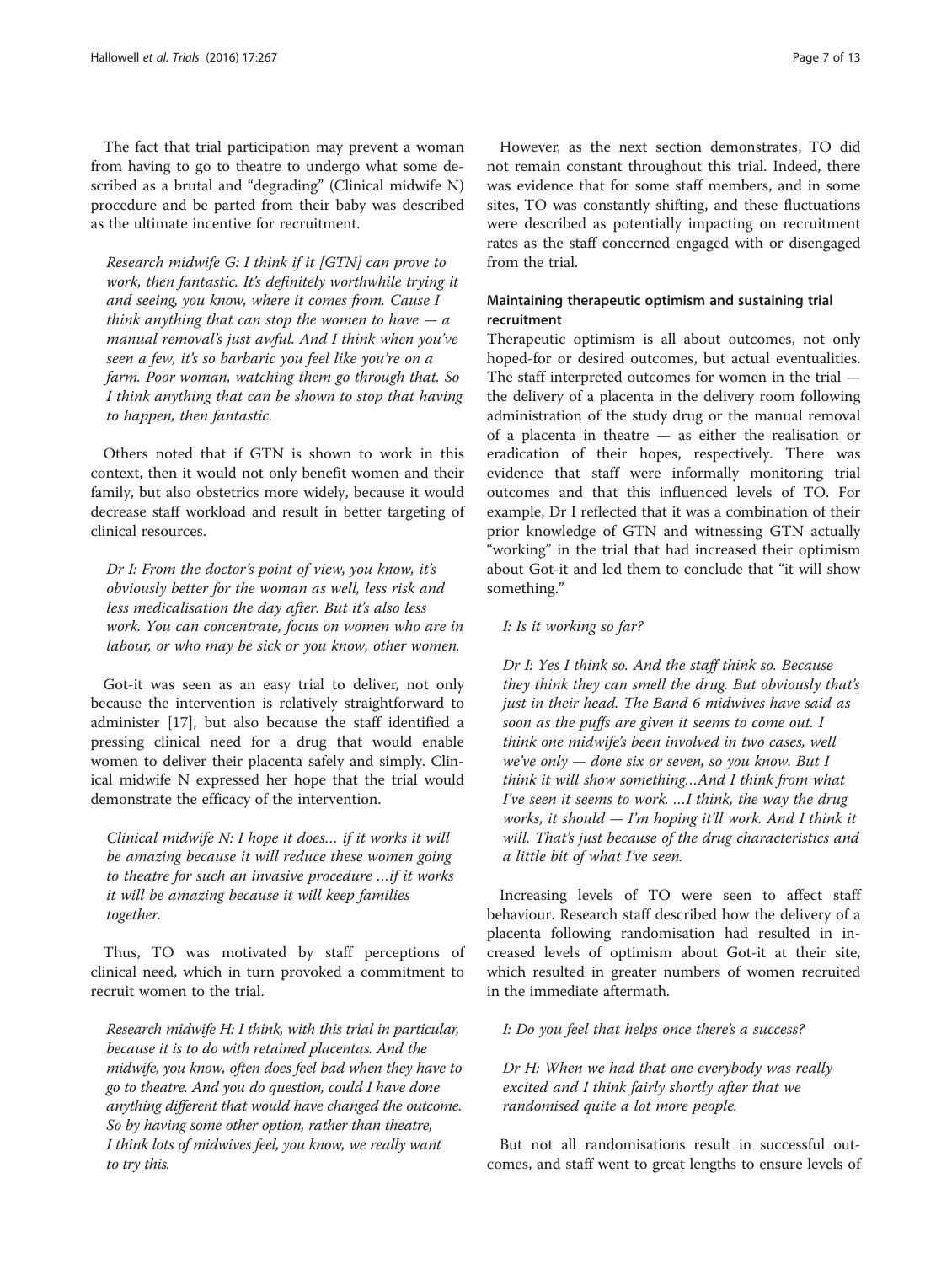TO were maintained despite witnessing negative outcomes for women. For example, in some cases when women had gone to theatre for a manual removal after administration of the intervention, it was suggested that the outcome was nearly successful, because they had not required a "proper manual removal", and it was speculated that, in these cases, women had nonetheless received the study drug.

Research midwife A: In [site] there's been seven [randomisations]. So far all our ladies have unfortunately gone to theatre. However, I think about three of them the placenta has been sitting in the vagina when they've got there. So, we would, well  $I$  — would assume that they possibly have had the drug rather than the placebo as opposed to the ladies that have gone on to need a proper manual removal, it suggests that they've possibly had the placebo.

It was frequently observed that if a woman had needed surgical intervention, then it was more likely that she had been allocated to placebo. As Clinical midwife N commented: "I think she got placebo because it didn't come out. I do think that she did get a placebo but we don't know do we, so I don't know."

While successful outcomes and speculating about trial allocation may enable staff to maintain TO, if a centre witnessed a large run of manual removals following administration of the intervention, this could result in declining levels of TO.

Research midwife I: I think we may have six or seven [recruits], and then it's only one that's been successful. …I'm not sure why, I don't know the reason. They might all be placebos they're getting. Or it may not work. It's hard to say, isn't it? But, we just feel a bit disheartened really. And it kind of drops the morale with the staff a little bit as well, when you just keep getting a bit of a negative result with it. And we think that staff might start to think, is there any point in doing the Got It trial. It's not going to work … I just feel it would be nice if we got some positive results to kind of encourage staff a little bit more.

A number of the research staff across the pilot sites said they worried that a lack of successful outcomes or an increasing number of adverse events in their site could negatively affect trial recruitment rates, as staff became less optimistic and more sceptical about trial outcomes. Although none of the staff interviewed at Site C reported engaging in selective recruitment practices, they were reported as adopting a more precautionary stance with regard to recruitment after a number of postpartum haemorrhages

(PPH) occurred following administration of the study drug.

Research midwife G: 'Cause we've had quite a few PPHs. And obviously, we don't know if it's linked or not. But it's put a lot of the midwives, and doctors [off] ... when they talk, quite candidly, then they will be honest and just say, well it does put them off, because they don't want to go in  $-a$  woman that's quite nice and stable, and then they seem to take two puffs of this and they suddenly start bleeding and it becomes an emergency situation, rather than a calm situation that needs dealing with. It seems that, a few of them have had that repeated experience and it's just really put them off.

However, the research staff also suggested that declining TO (and recruitment rates) and a negative shift in levels of uncertainty at an individual/site level could be reversed by a run of successful outcomes, which, as they speculated, would "instil faith" in the trial and boost TO, and thus, stimulate recruitment. As Research midwife O said: "…we've had now four who haven't worked, one that has. So if they just give me a few more that work I think to instil faith."

Such comments highlight the complex relationship that exists between TO and uncertainty for staff. Research staff, in particular, acknowledged that TO or "faith" in the trial, was important for individual staff members to sustain the level of uncertainty, which they regard as necessary to continue to recruit women to the trial. Witnessing successful trial outcomes can be seen as important in this respect, because they appeared to directly affect staff perceptions of the trial, in the sense that a successful delivery was described as leading to increased optimism about the trial, which results in a motivation to recruit. A lack of success, particularly a run of visits to theatre or adverse events (Site C), was reported as leading to declining levels of TO and potentially negatively affecting levels of uncertainty, which resulted in staff emotionally and (potentially) physically disengaging from the trial, as they began to perceive the research as conflicting with their duties of care.

In summary, TO was reported as a dynamic phenomenon, as fluctuating at both an individual and site level during the pilot phase of Got-it. As noted above, these fluctuations in TO appear to be directly influenced by situational factors — recruiting staff members witnessing particular trial outcomes — and can be seen as important, because if levels of TO decline too far and too widely within a site, then, as discussed in the next section, staff may shift out of individual equipoise and trial recruitment may be negatively impacted.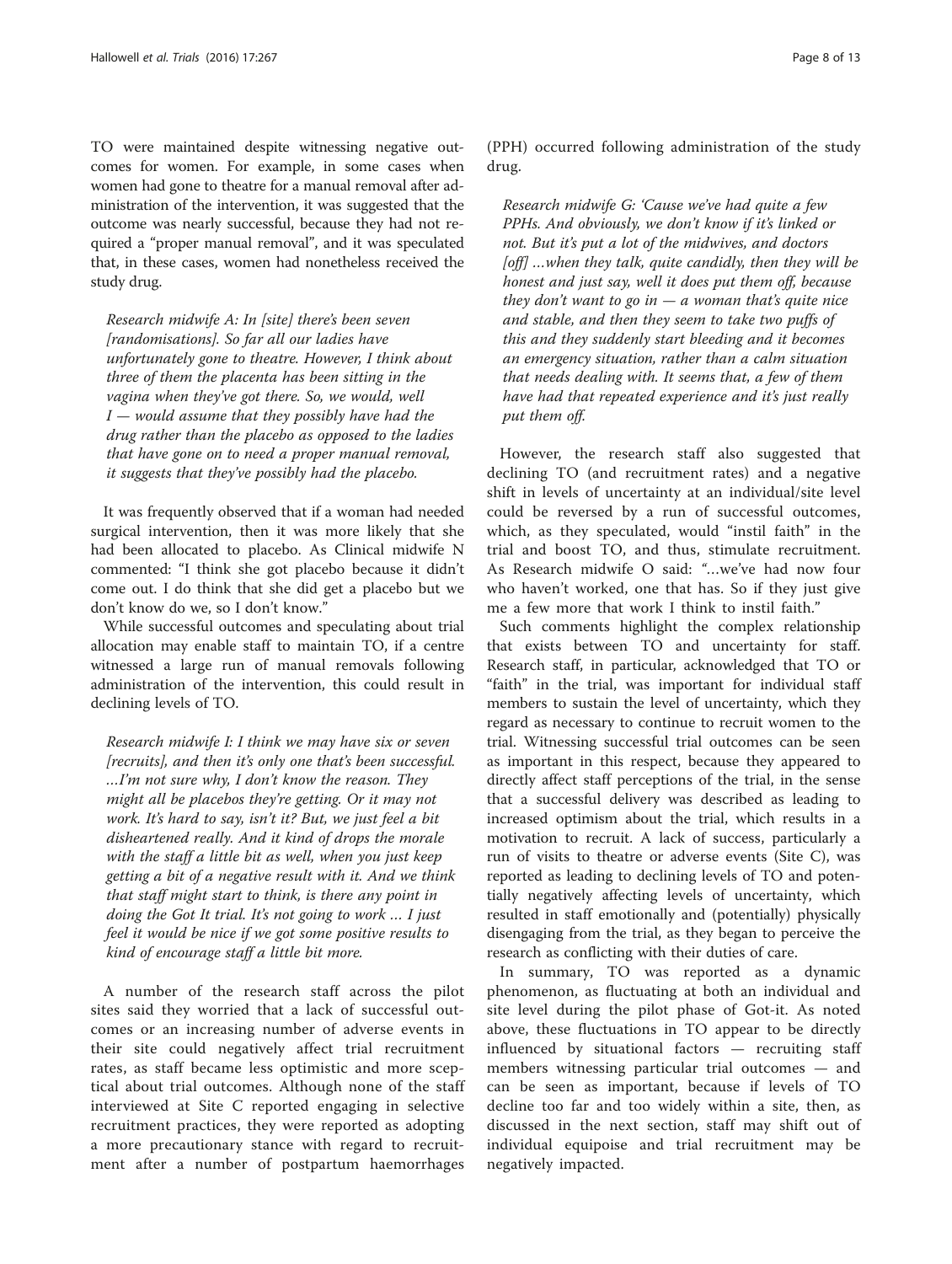#### **Discussion**

This paper has reported the experiences of research and clinical staff involved in the delivery of a peripartum RCT in the UK: the Got-it trial. The data suggest that recruitment to Got-it could be indirectly influenced by shifting levels of TO about the trial held by staff members. It was observed that, while there was evidence of uncertainty about trial outcomes at a personal level, this uncertainty was balanced by the hope that the intervention might work and this TO motivated staff engagement with the trial. TO, in this instance, appeared to be influenced by a number of situational factors, i.e. staff members' familiarity with the study drug and perceptions of clinical need, and was reinforced or undermined by witnessing the outcome of administering the intervention to their patients.

The interviews suggest staff were informally monitoring trial outcomes in individual cases to see whether the intervention was working or not, and this resulted in fluctuations in levels of TO. Indeed, there was evidence that staff not only continuously scrutinised individual outcomes at their site, but also re-framed negative outcomes to reinforce pre-existing levels of TO. This monitoring and reframing of trial outcomes can be seen as important, because it was observed that declining levels of TO have a negative impact on levels of uncertainty, resulting in greater scepticism, which in turn may negatively affect recruitment rates. Following a brief discussion of our data in the light of Jansens's analysis of TO [\[6](#page-12-0)], we will consider the wider implications of TO for trial delivery, specifically, its relationship with individual equipoise and some of the ethical and practical implications of our analysis.

#### The nature of TO in the Got-it trial

Jansen [[6](#page-12-0)] argues that in order to (ethically) accommodate TO within research, we need to distinguish dispositional and situational optimism. While we did not investigate dispositional optimism in this study, our analysis of staff experiences of trial delivery suggests that their views of the trial and commitment to recruitment were, at least in part, underpinned by realistic situational TO. Our data suggest that staff's situational TO involved a complex convergence of personal (knowledge and perceptions) and external (trial outcomes) factors that were particular to this situation.

First, staffs' prior knowledge of the study drug and previous experiences of using it in clinical situations meant that they felt they could realistically appraise the trial hypothesis; they could see how GTN might plausibly work in this setting. Staffs' familiarity with the trial intervention meant that, from the outset, they saw Gotit as a feasible, low-risk study, primarily because they perceived GTN as a tried and trusted intervention and

also one which is easy for women to self-administer [\[17](#page-12-0)]. These staff did not just blindly hope for the best, like the parents entering their children into high-risk early-stage trials described by Woods and colleagues [[2\]](#page-12-0) or the staff [[4\]](#page-12-0) and patients [[4, 13\]](#page-12-0) involved in phase 1 trials. Rather, when considering whether to become involved with Got-it, they drew upon their pre-existing stock of knowledge of and experience with GTN, and this knowledge can be seen as underpinning their optimism about the trial outcomes.

Second, the data suggest that TO is grounded upon staffs' perceptions of clinical need. The staff described Got-it as potentially addressing an unmet clinical need in their patients, and, therefore, they wanted the trial to work. In this sense, the staff's views of Got-it are similar to those recounted by Miller, who argues that the optimism displayed by clinician-researchers involved in phase 1 trials serves as a form of affect management when no other therapeutic options are available and the clinical need is perceived as high [\[4](#page-12-0)]. The difference between the staff we interviewed and those described by Miller is that the former appeared to be realistic about potential trial outcomes, not least because TO was grounded in their knowledge of the study drug and ongoing observations of trial outcomes, whereas the TO expressed by clinicians in phase 1 trials often involves TME and has been seen as unrealistic [\[4](#page-12-0)].

Third, the reports of fluctuating TO at individual and site levels confirm that the type of optimism observed in the Got-it trial is situational rather than dispositional [[6\]](#page-12-0). TO in Got-it was influenced by witnessing the intervention apparently working or failing in individual cases, which often resulted in increased or decreased levels of TO. The fact that outcomes for women were reported as being so influential was not unexpected, as the effects of medical outcomes on levels of TO are frequently noted in clinical contexts, where it is observed that patients' positive responses to treatment reinforce TO [[1\]](#page-12-0).

Finally, it can be argued that the TO displayed in staff accounts is realistic. Not only did their prior knowledge about GTN enable staff to make informed judgements about trial design, but also they described themselves and others as constantly reassessing their perceptions on the basis of their trial experiences. Thus, TO about the Got-it trial was explicitly grounded in staffs' real experiences of trial delivery, not hypothetical speculations about its potential therapeutic benefits [\[2](#page-12-0), [4](#page-12-0)]. Arguably, it is this balancing of hope and scepticism about the trial, in the context of their former and current experiences, that affects staff engagement with the Got-it trial and, ultimately, influences and affects recruitment practices. In the following section we will discuss how TO interacts with uncertainty, or individual equipoise, to potentially affect trial recruitment.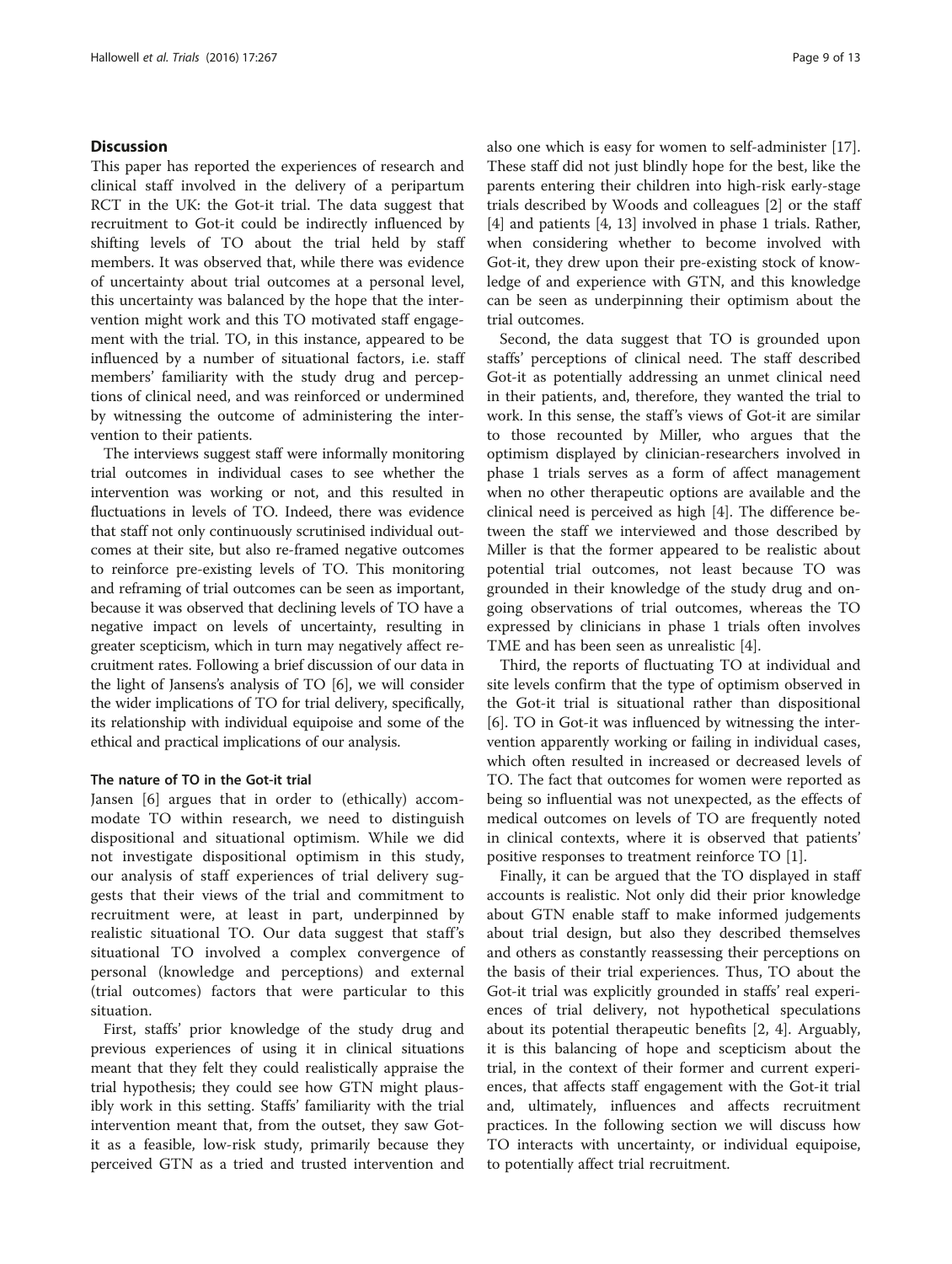## The relationship between TO and individual equipoise: balancing hope and uncertainty

Before we discuss the role played by TO in counterbalancing scepticism about trial outcomes to sustain uncertainty, or individual equipoise, we need to distinguish different types of equipoise. Freedman argues that clinical rather than theoretical equipoise is needed if research is to be regarded as ethical [\[16](#page-12-0)]: "Clinical equipoise is defined as present or imminent controversy within the clinical community over the preferred treatment" ([\[16\]](#page-12-0) p.141). He suggests that clinical equipoise is important from an ethical point of view, because it does not require individual researchers to be in a personal state of uncertainty in order to become involved in research.

Clinical equipoise is knowledge<sup>3</sup> based, it involves balancing the objective evidence for and against different interventions and requires acknowledgment within the expert clinical community that there is sufficient uncertainty about which treatment should be used. In other words, clinical equipoise rests on a lack of consensus, or disagreement, within the expert clinical community about preferred treatment [\[16](#page-12-0)]. In contrast, when researchers describe themselves, or their local community, as being in equipoise what they are often referring to is a phenomenological state of uncertainty. Thus, individual and local [[20\]](#page-12-0) equipoise is not (only) based on the weighing of objective probabilities or scientific facts and/ or an awareness of clinical equipoise, but also involves subjective perceptions of certainty and uncertainty. Individual equipoise can be seen as equally as important as clinical equipoise for some researchers because, arguably, it is their uncertainty about research outcomes which enables them to engage in research without feeling that they are compromising their clinical obligations [[20, 21\]](#page-12-0).

Individual equipoise may fluctuate throughout a trial, as individuals or the local community (e.g. trial site) begin to perceive trial outcomes as becoming more or less certain, and begin to favour one trial arm over another as a result [\[20](#page-12-0), [21](#page-12-0)]. Once researchers, either at a personal or group level, believe that a particular trial outcome will or will not occur, they can be said to lack equipoise, and this can undermine the ethical nature of the trial if it influences the recruitment process [\[20, 22](#page-12-0)]. Indeed, in a recent study of a number of clinical trials that were experiencing recruitment difficulties, Donovan and colleagues report that a lack of individual equipoise regarding particular types of patients resulted in selective recruitment practices on the part of individual doctors, which biassed ascertainment in some of the trials they observed [[23](#page-12-0)].

The impact of shifting equipoise on staffs' intentions to recruit to trials may be explained by the fact that staff find certainty and uncertainty in clinical trials difficult to manage. Donovan et al. [\[23\]](#page-12-0) and Snowdon [[20\]](#page-12-0) report the staff they studied as moving in and out of equipoise during the lifetime of a trial. In these studies, staff dealt with uncertainty by embracing it or dismissing it and opting for greater certainty displayed by personal [[23](#page-12-0)] or site [\[20\]](#page-12-0) preferences. In our study, interviewees' involvement in recruitment appeared to have had less to do with levels of individual equipoise, or individual or group beliefs about the efficacy of the trial, than their hopes that the trial intervention would work and their patients would not have to undergo a surgical procedure. Indeed, it can be argued that the relationship between levels of TO and individual equipoise in the Got-it trial was crucial in determining staffs' commitment to recruitment.

Our data suggest that the relationship between TO and uncertainty about trial outcomes, or individual equipoise, is complex. As noted above, individual equipoise can be seen as a dynamic phenomenon in which perceptions of certainty and uncertainty constantly shift during the lifetime of a trial [\[20\]](#page-12-0). We suggest that the point at which fluctuating levels of certainty-uncertainty compromise individuals' obligations of care, and consequently threaten trial recruitment, is dependent on individuals' TO. In this study TO, or a desire for the trial intervention to work, was frequently expressed by staff involved in trial delivery and, arguably, this TO was essential for sustaining levels of equipoise in staff members who had repeatedly witnessed negative trial outcomes. This was particularly evident in the sites where growing scepticism about the trial was observed amongst staff members; the research staff in these sites worried about staff's disengagement with the trial, observing that staff need to maintain a certain degree of uncertainty about trial outcomes, i.e. to be in equipoise, to motivate them to keep recruiting in the face of seemingly negative outcomes. In other words, we would argue that TO was essential to recruitment in the Got-it study because it counterbalanced negative shifts in equipoise and thus allowed staff to retain the degree of uncertainty that they needed to continue recruiting to the trial.

This study suggests that TO and individual equipoise coexist in a finely balanced relationship within trials that permit on-going monitoring of individual outcomes. TO, like individual equipoise, is a dynamic phenomenon, which fluctuates throughout these trials and is contextually determined by individuals' trial experiences. Thus, witnessing unsuccessful trial outcomes or adverse events may lead to declining levels of TO and disturbances in equipoise. If levels of TO should become too low, then individuals may no longer be able to sustain individual equipoise and, as a consequence, may disengage from the trial both emotionally and physically, and this could impact trial recruitment. Evidence of successful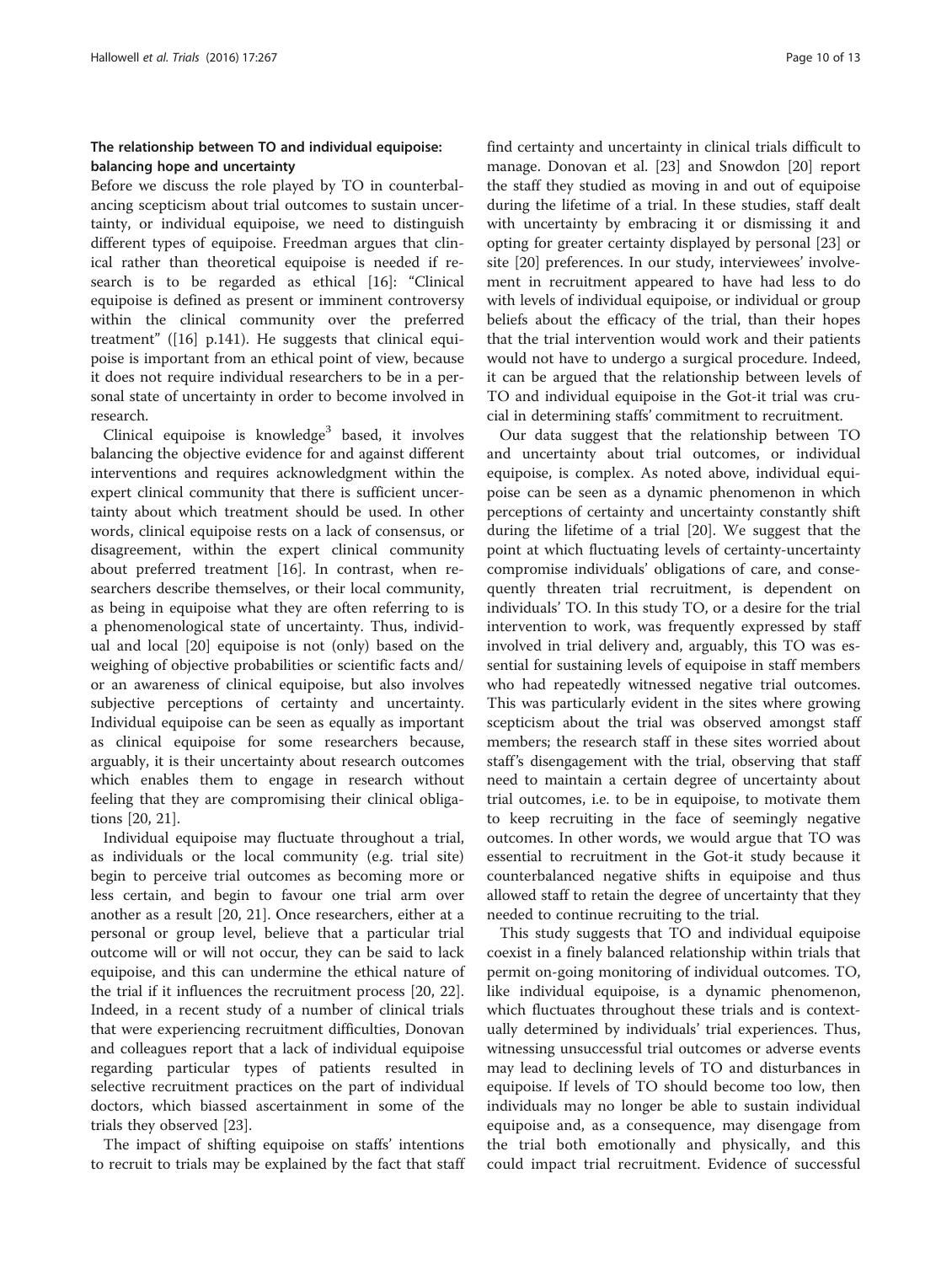outcomes, on the other hand, maintains levels of TO in both individuals and study sites, which promotes engagement with the trial and sustains the level of uncertainty, or individual equipoise, that is deemed necessary for staff members to deliver the trial.

Of course, one thing we have not addressed is what might happen to trial recruitment if, in the light of their informal monitoring of trial outcomes, recruiting staff become unrealistically or over-optimistic about a trial intervention. While this was not an issue in Got-it, we can speculate that if staff only witness positive outcomes and/or are not exposed to negative outcomes or adverse events, then this may affect their levels of TO and individual equipoise. In this situation it is possible that staff will start to believe, rather than just hope, that the trial intervention works, and this assumption might have an impact on their recruitment practices. While this could increase a site's recruitment rates, it will be at the expense of research participants' autonomy and research standards, if staffs' views of the trial influence the ways that they present the trial to potential participants. Moreover, over-optimism, or growing certainty about the efficacy of the trial intervention, could also cause staff to shift out of equipoise, which might result in them refusing to recruit their patients to RCTs, because they see this as compromising their duty of care. Such speculations suggest there is a need for further research that looks at the shifting relationships between evidence, equipoise and TO.

#### Ethical implications

Like staff members involved in phase I trials [\[4](#page-12-0)], the staff we interviewed said they had become involved in Got-it because they had hoped the women they recruited would derive therapeutic benefit from their participation. Does it matter if staffs' engagement in research is motivated by a desire for therapeutic benefit rather than scientific curiosity? It has been argued that the adoption of any therapeutic orientation to research can result in a blurring of the boundaries between clinical care and research, and that this may have negative ethical implications, particularly if it results in staff confusing the goals of research with treatment [\[4, 5\]](#page-12-0), and conveying this to their patients [\[3](#page-12-0)]. As noted above, there was no evidence in this instance that the staffs' TO about the use of GTN resulted in them "mis"understanding the nature of the activities in which they were engaged [\[3](#page-12-0), [5](#page-12-0)], or that the TO displayed in their accounts was unrealistic [[6](#page-12-0)]. Indeed, it was quite clear that staff were agreeing to recruit to Got-it because they hoped, but did not know/believe, that GTN might be effective in this setting. Moreover, as noted above, the fact that there was evidence of fluctuating TO at an individual and site level suggests that TO in this instance was firmly grounded in observed outcomes rather than unrealistic speculations or staff misestimating the outcomes.

Thus, following Jansen [\[6](#page-12-0)] and Horng and Grady [\[5](#page-12-0)], we would argue that holding an optimistic view of research is not ethically problematic per se; however, the extent to which researchers make their optimism explicit when recruiting trial participants is ethically important. We suggest that it would be ethically problematic for researchers to emphasise their hopes for a positive outcome during recruitment, because expressions of unsubstantiated TO, no matter how realistic, about the efficacy and utility of trial interventions, could bias participants' perceptions and influence their decisionmaking and hence undermine informed consent.

#### Practice implications

Before we look at how these findings could inform future trial recruitment practices, it is important to note that the impact of staffs' observations of trial outcomes on levels of TO and the subsequent impact on recruitment may be related to the specific nature of the Got-it trial. Arguably, the fluctuations in levels of TO that we witnessed in Got-it, like the levels of shifting equipoise observed by Snowdon [[20\]](#page-12-0), were only possible because the design of the trial permitted on-going informal monitoring. As noted above, the Got-it trial took place in an emergency situation where staff and research participants made quick decisions, and trial outcomes were more or less immediately apparent, enabling staff to infer a causal link between administration of the intervention and outcomes. In other words, unlike other trials where recruiters may not deliver the intervention and observe outcomes, or where the primary endpoint may not occur for many years, in Got-it the recruiting staff received informal feedback about individual randomisations practically instantaneously. This meant that staff could get a feel for the trial findings while recruitment to the pilot was on-going, despite the fact that blinding was still in place, and adjust their levels of TO (and individual equipoise) to accommodate these observations. Thus, we can speculate that the role played by TO in trial recruitment may be particularly relevant in certain types of trials, namely those in which the trial outcomes are apparent to recruiters. Indeed, it can be argued that some of the issues raised in this paper may be heightened in research employing other types of trial design, for example, randomised open label or nonblinded trials, or complex interventions and non-CTIMP trials, for example, those where the intervention involves "talking" therapy versus standard care.

Given that there is an increasing number of trials taking place in which trial outcomes are known to recruiters during the recruitment period, our findings point to a need for on-going staff training and support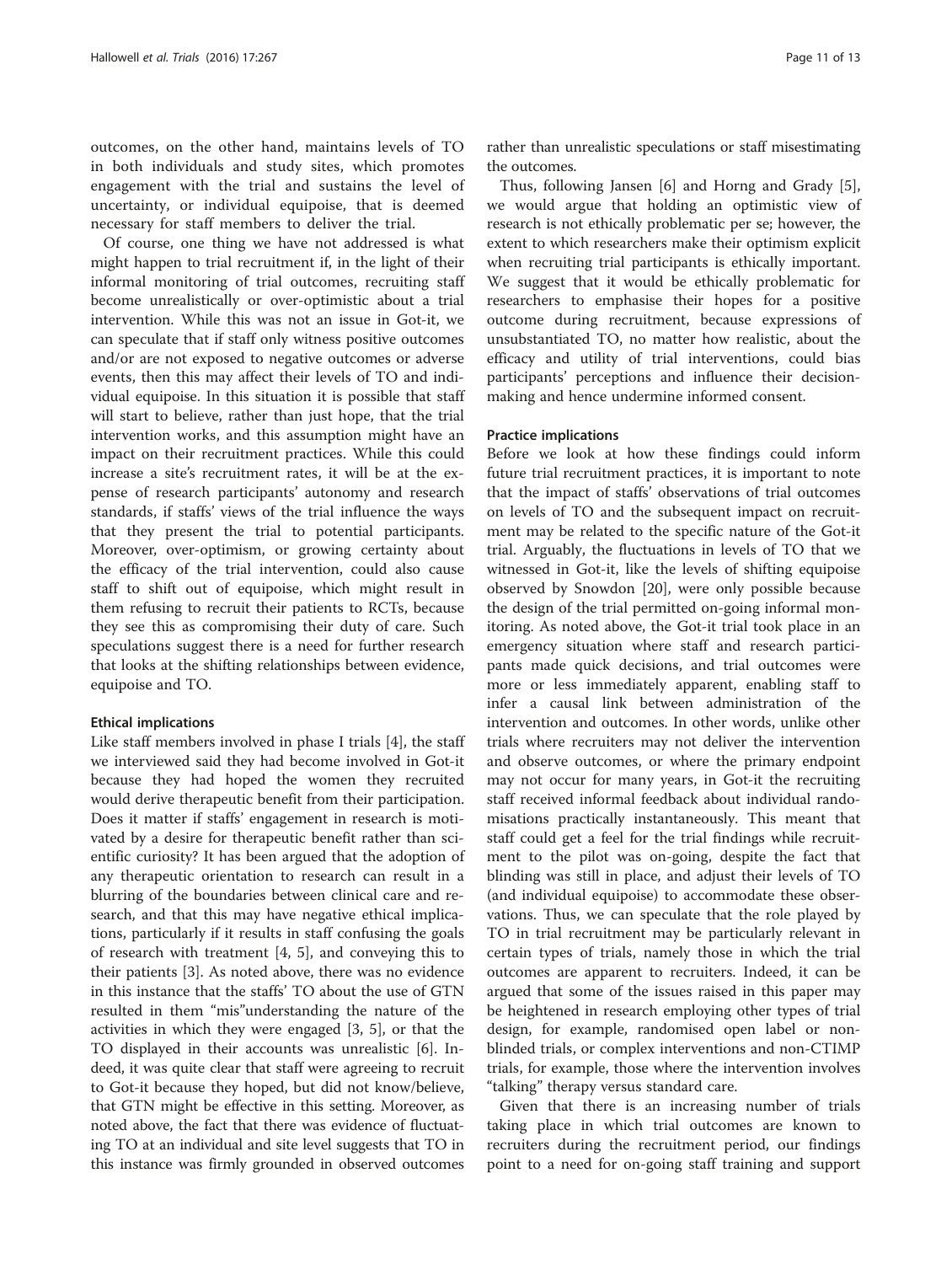throughout such trials to ensure that fluctuating levels of TO based upon staffs' personal/lay observations do not "contaminate" trial recruitment and delivery practices. Recent research suggests that providing staff with training about the conceptual underpinning of trial delivery clinical equipoise — and getting them to acknowledge their lack of individual equipoise or trial preferences facilitates trial delivery by enabling them to take a more objective stance towards trial recruitment and delivery [[24](#page-12-0)]. Providing training throughout the lifetime of a trial that allows staff to reflect upon how their TO about the trial is sustained, maintained and reinforced by their trial and other experiences might similarly be helpful and ensure that TO does not bias recruitment rates.

#### Limitations

The first limitation is that this study only recruited clinical staff who were involved in Got-it; therefore, it does not provide insight into the views of those who had declined to recruit to this trial. We can speculate that had we interviewed the staff members who did not want to become involved in Got-it, we might be presenting an even more rich and complex picture (see, for example, the study of Lumley et al. [\[22](#page-12-0)]). Second, bearing this in mind, it can be argued that the accounts we gathered involve a degree of self-presentation; it is possible that the staff we interviewed tailored their accounts of trial involvement to present themselves as responsible and morally upstanding individuals. However, while this may be the case, it is interesting to note that nearly everyone we interviewed decided to present their actions as primarily motivated by hope or TO. Third, these interviews were carried out during the first few months of the Gotit trial; one might, therefore, expect high levels of TO to be reported at this point. A prospective or longitudinal design involving interviews across the lifetime of a trial could be used to explore the possibility of wider fluctuations in TO and its effect on trial delivery at different time points. Finally, this study reports data from staff involved in one trial. As Snowdon [[20](#page-12-0)] notes, staff feel and act very differently about different trials, even ones that take place in similar clinical settings; therefore, it is difficult to generalise from these results. This suggests that there is a need for further research into the influence of TO on researchers involved in different types of trials in different clinical settings.

#### Conclusions

The influence of TO in clinical medicine has long been acknowledged, but the role played by TO in clinical research has been underspecified and under-researched until now. This paper looks at the function of TO in recruitment to a clinical trial. It is argued that the coexistence of hope and uncertainty, or TO and equipoise,

may have implications for trial recruitment by enabling staff to sustain the level of individual equipoise needed to ethically deliver a clinical trial. It is observed that ongoing, informal monitoring of trial outcomes may affect recruiting staffs' levels of TO and, as a result, staff may require training and support so that fluctuating levels of TO do not negatively impact trial recruitment.

#### **Endnotes**

<sup>1</sup>Although some authors argue that "hope" and "optimism" are different concepts (Bruhn [\[1](#page-12-0)]), they will be used interchangeably in this paper (cf.  $[2, 6, 12]$  $[2, 6, 12]$  $[2, 6, 12]$  $[2, 6, 12]$  $[2, 6, 12]$ ).

<sup>2</sup>[http://www.isrctn.com/ISRCTN88609453?q=retained](http://www.isrctn.com/ISRCTN88609453?q=retained%20placenta&filters=&sort) [%20placenta&filters=&sort](http://www.isrctn.com/ISRCTN88609453?q=retained%20placenta&filters=&sort). <sup>3</sup>

<sup>3</sup>In arguing that clinical equipoise is based upon objective facts we are explicitly disregarding arguments about the social construction of knowledge, for example, Berger and Luckmann [\[25\]](#page-12-0).

#### Abbreviations

Got-it, Glyceryl trinitrate for retained placenta; GTN, glyceryl trinitrate; NICE, National Institute for Health and Clinical Excellence; RCT, randomised control trial; TM, Therapeutic misconception; TME, therapeutic misestimation; TO, therapeutic optimism

#### Acknowledgements

The authors would like to thank all the staff members who so kindly took part in the interviews and other members of the Got-it trial team for supporting this work. NH would also like to acknowledge the support of the Fondation Brocher, Geneva, Switzerland, who hosted her while she was in the early stages of drafting this paper. She would also like to thank the staff and the other Brocher residents who made her time there so pleasant and productive.

#### Funding

This qualitative research was undertaken as part of the Got-it Trial (trial registration number: ISCRTN88609453) which is funded by the National Institute for Health Research Health Technology Assessment (HTA) programme (project number 12/29/01). The views and opinions expressed therein are those of the authors and do not necessarily reflect those of the HTA, the National Institute for Health Research, the NHS or the Department of Health.

#### Authors' contributions

NH contributed to the design of the study, collected and analysed the data, drafted the manuscript and is guarantor. CS contributed to the interpretation of the data and helped draft the manuscript. JEN contributed to the design of the Got-it trial and commented on the manuscript. SM contributed to the interpretation of the data and commented on the manuscript. FD help to design the study, was involved in data interpretation, helped draft the manuscript and is joint last author. JL designed the study, coanalysed the data, drafted the manuscript and is joint last author. All authors have read and approved the final manuscript.

#### Competing interests

FD is the Chief Investigator of the Got-it Trial, JL is a Coinvestigator on the Got-it trial (Qualitative Lead), JEN is a Coinvestigator on the Got-it trial and has grant funding from governments and charities for clinical trials in pregnancy, SM was the Got-it trial manager from July 2014 until October 2015, CS is a member of the Got-it Steering Committee and NH has no competing interests to declare.

#### Author details

<sup>1</sup> Ethox Centre, Nuffield Department of Population Health, University of Oxford, Oxford OX3 7LF, UK. <sup>2</sup> Department of Medical Statistics, London School of Hygiene and Tropical Medicine, London, UK. <sup>3</sup>Centre for Population Health Sciences, University of Edinburgh, Edinburgh, UK. <sup>4</sup>MRC Centre for Reproductive Health, University of Edinburgh, Edinburgh, UK.